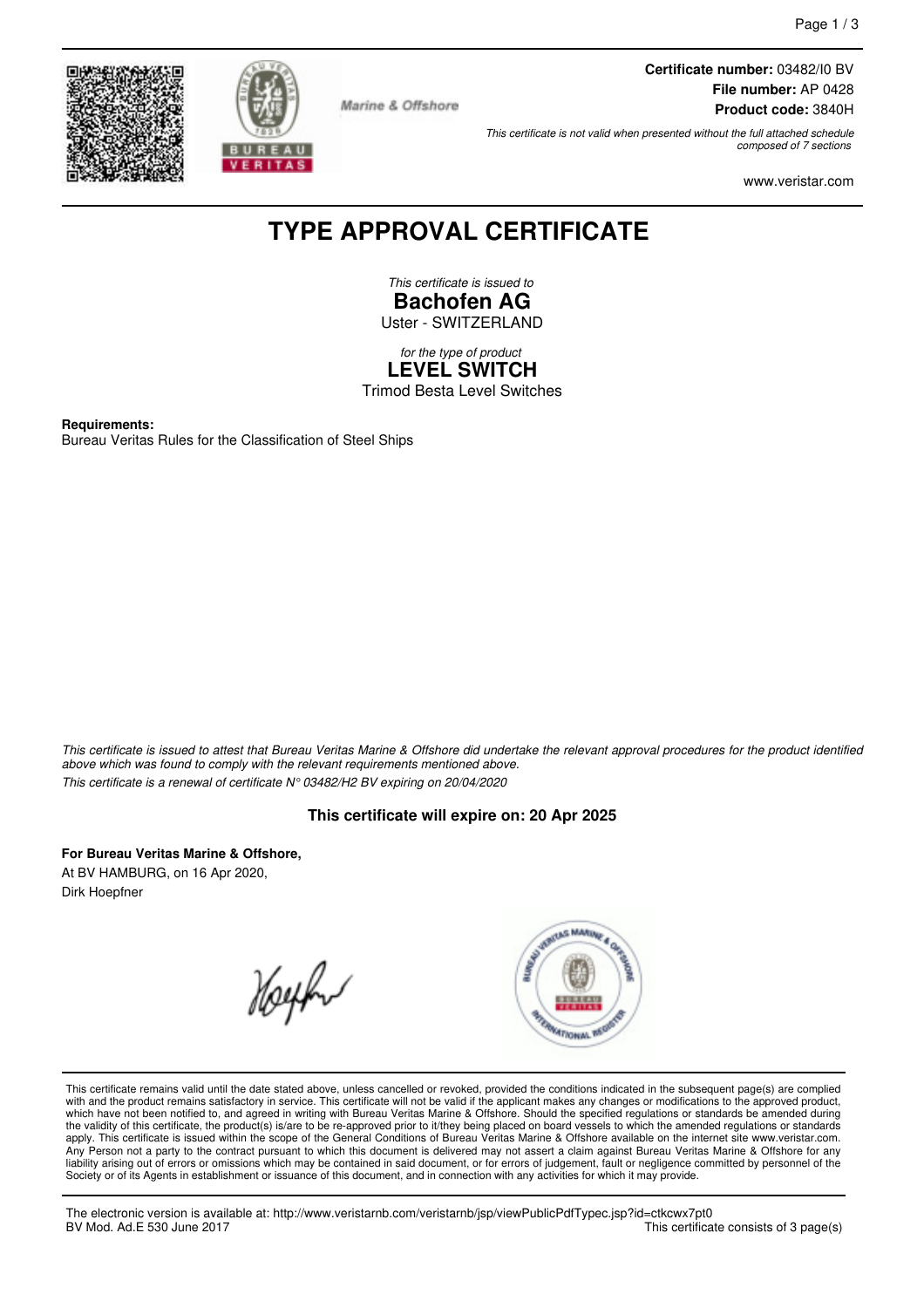# **THE SCHEDULE OF APPROVAL**

### **1. PRODUCT DESCRIPTION:**

The **Trimod-Besta** series are level switches with electric, electronic or pneumatic switch elements.

#### **- Switch modules:**

- Consisting of: .A...-.B...-.C...-.I...-.IN...-.IE9...-.Z...-.X...-.P...-.M... and combinations there of
- **Flange modules types:** 01, 011, 03, 04, 06 Trimod-Besta, standard and special flanges

- with flanges according to international standards:

| $-21$                                                                                        | to 64    | DIN(a)  |
|----------------------------------------------------------------------------------------------|----------|---------|
| $-301$                                                                                       | to $604$ | DIN(b)  |
| $-131$                                                                                       | to $164$ | ANSI(a) |
| $-1313$                                                                                      | to 1614  | ANSI(b) |
| $-230R$                                                                                      | to 264R  | BS(a)   |
| $-2303$                                                                                      | to 2604  | BS(b)   |
| $-320$                                                                                       | to 354   | JIS(a)  |
| $-3303$                                                                                      | to 3604  | JIS(b)  |
| $(a)$ = SS, Hastelloy C, CS range                                                            |          |         |
| $(1.5 \cdot \mathbf{M} \cdot \mathbf{M} \cdot \mathbf{M} \cdot \mathbf{M} \cdot \mathbf{M})$ |          |         |

(b) = Plastic range

**- Float modules types:** 01... to 900... (SS, Monel, Hastelloy C, plastic, glass)

#### **Accessories:**

- counterflanges for Trimod-Besta standard and special flanges

- test actuators

**Float chambers:** Various float chamber types are available according to Trimod-Besta and international standards.

#### **2. DOCUMENTS AND DRAWINGS:**

- Catalogue LTXEN 2015.10, English
- Note: Documents filed in AP0428.
- For H2 version:
- Catalogue LTKEN 2017.08; Modification report TR-BV-18.0001 dated 20.09.18
- Second source micro switch dated 03.09.12
- For I0 version:
- Catalogue LTKEN 1910, English

### **3. TEST REPORTS:**

- Note: Test reports filed in AP0428 For H2 version: - Mettler-Toledo: 20181115.A02.01 dated 23 Aug 2018

### **4. APPLICATION/LIMITATION:**

4.1 - Bureau Veritas Rules and Regulations for the Classification of Steel Ships

4.2 - Approval valid for ships intended to be granted with the following additional class notations: **AUT-UMS, AUT-CCS, AUT-PORT and AUT-IMS.**

4.3 - May not be used for flammable oil tanks in passenger ships where penetration below tank top would be necessary.

4.4 - Equipment is to be supplied with manual(s) for installation, use and maintenance.

### **5. PRODUCTION SURVEY REQUIREMENTS:**

5.1 - The above mentioned products are to be supplied by **Bachofen AG** in compliance with the type described in this certificate.

5.2 - This type of product is within the category HBV of Bureau Veritas Rule Note NR320 and as such does not require a BV product certificate.

5.3 - **Bachofen AG** has to make the necessary arrangements to have its works recognised by Bureau Veritas in compliance with the requirements of NR320 for HBV products:

#### **Bachofen AG Ackerstrasse 42 8610 Uster SWITZERLAND**